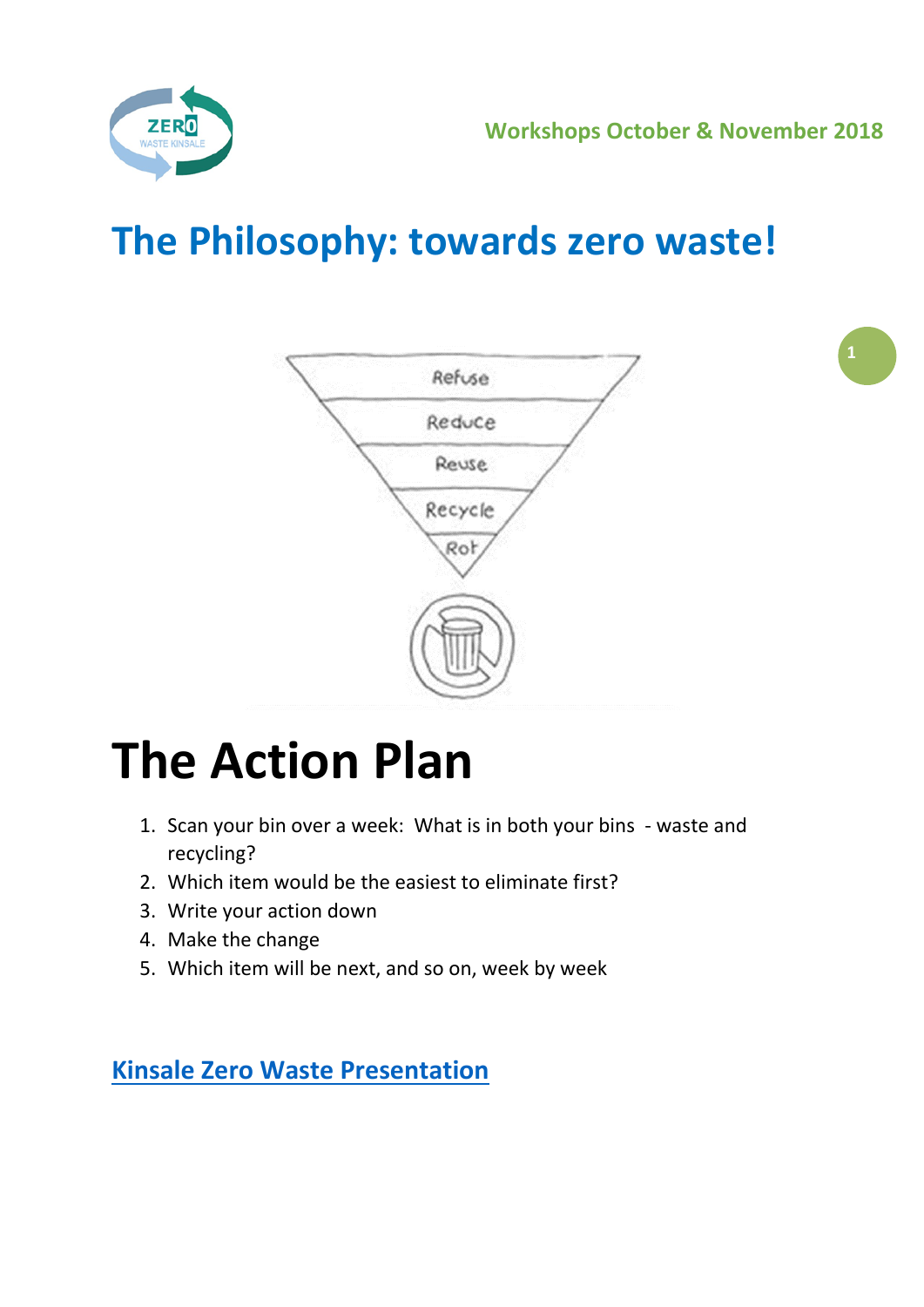

## **Practical Solutions**

#### **shopping**

| Idea                                                                                                      | <b>Notes and suggestions</b>                                                                |
|-----------------------------------------------------------------------------------------------------------|---------------------------------------------------------------------------------------------|
| Source products that help with shopping<br>- large durable bags and small bags/<br>containers for produce | Have a look at home first - you may have small<br>cotton bags                               |
|                                                                                                           | Try the Filling Station - Kinsale Farmers' Market                                           |
|                                                                                                           | Pound shops sell laundry bags with zips which<br>work well for fruit & veg in supermarkets  |
| Meal planning $-$ and shopping list                                                                       | Makes for more effective shopping and less food<br>waste.                                   |
| Base our meals on what is in season                                                                       | Planning helps to eliminate 'convenience' foods                                             |
| Think about bringing lunch/ picnic to<br>avoid buying packaged readymade food                             | Left over dinner for lunch                                                                  |
| Compostable bags -                                                                                        | Read carefullyyou may only be able to compost<br>in commercial composter                    |
|                                                                                                           | Maggie at Kinsale Famer's Market has these                                                  |
| Plastic or tetrapak milk containers                                                                       | https://www.theguardian.com/sustainable-<br>business/tetra-pak-versus-plastic-bottles-water |
|                                                                                                           | or go back to glass                                                                         |
| Non-packaged pet food                                                                                     | Where could you get this?                                                                   |
|                                                                                                           |                                                                                             |

**2**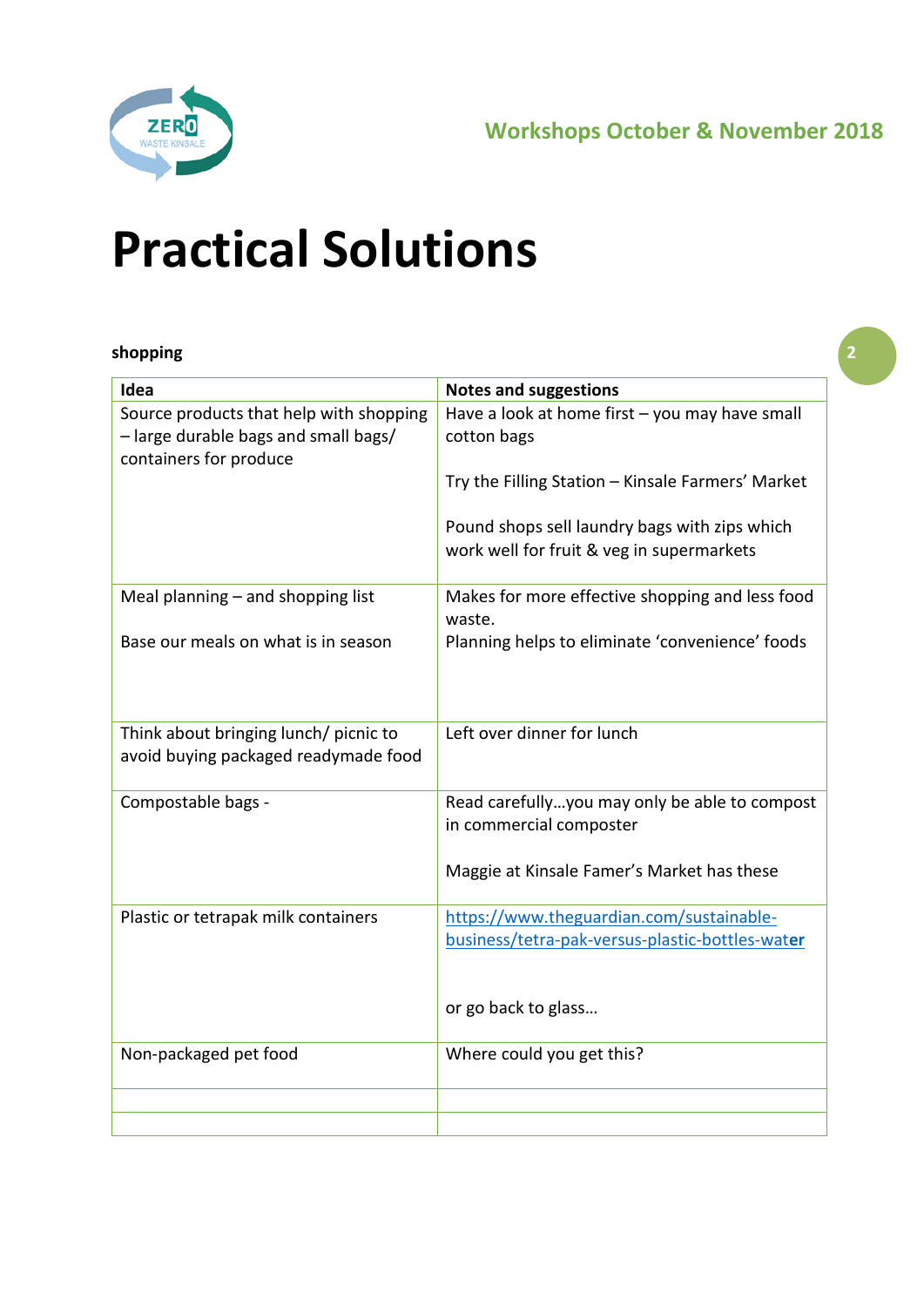

#### **food**

| Only buy the food you need,<br>$\bullet$                 |   |
|----------------------------------------------------------|---|
| Use leftovers.                                           |   |
| Grow your own, even your own herbs.<br>$\bullet$         | 3 |
| Buy quality kitchenware.<br>$\bullet$                    |   |
| Compost!                                                 |   |
| Local suppliers                                          |   |
| At Kinsale Farmers Market                                |   |
| <b>Horizon Farm</b><br>$\bullet$                         |   |
| <b>Food for Humans</b><br>$\bullet$                      |   |
| Miles Cattell at Kinsale Farmers Market<br>$\bullet$     |   |
| Organic Republic deliver to Kinsale                      |   |
| Valley View Farm - O'Brien                               |   |
| <b>TWIG</b> for unpackaged goods                         |   |
| Grange Farm - Kilumney                                   |   |
| Rebel Foods - Skibberreen Market                         |   |
| <b>Apple Farm, Tipperary</b>                             |   |
|                                                          |   |
|                                                          |   |
|                                                          |   |
| <b>Allotments near Kinsale</b>                           |   |
| <b>TTK - CSA</b><br>Almond milk - how to make & benefits |   |
|                                                          |   |
| <b>Kitchen tips</b>                                      |   |
| how to make food wrap                                    |   |
|                                                          |   |
|                                                          |   |
|                                                          |   |
|                                                          |   |
|                                                          |   |
|                                                          |   |
|                                                          |   |
|                                                          |   |
|                                                          |   |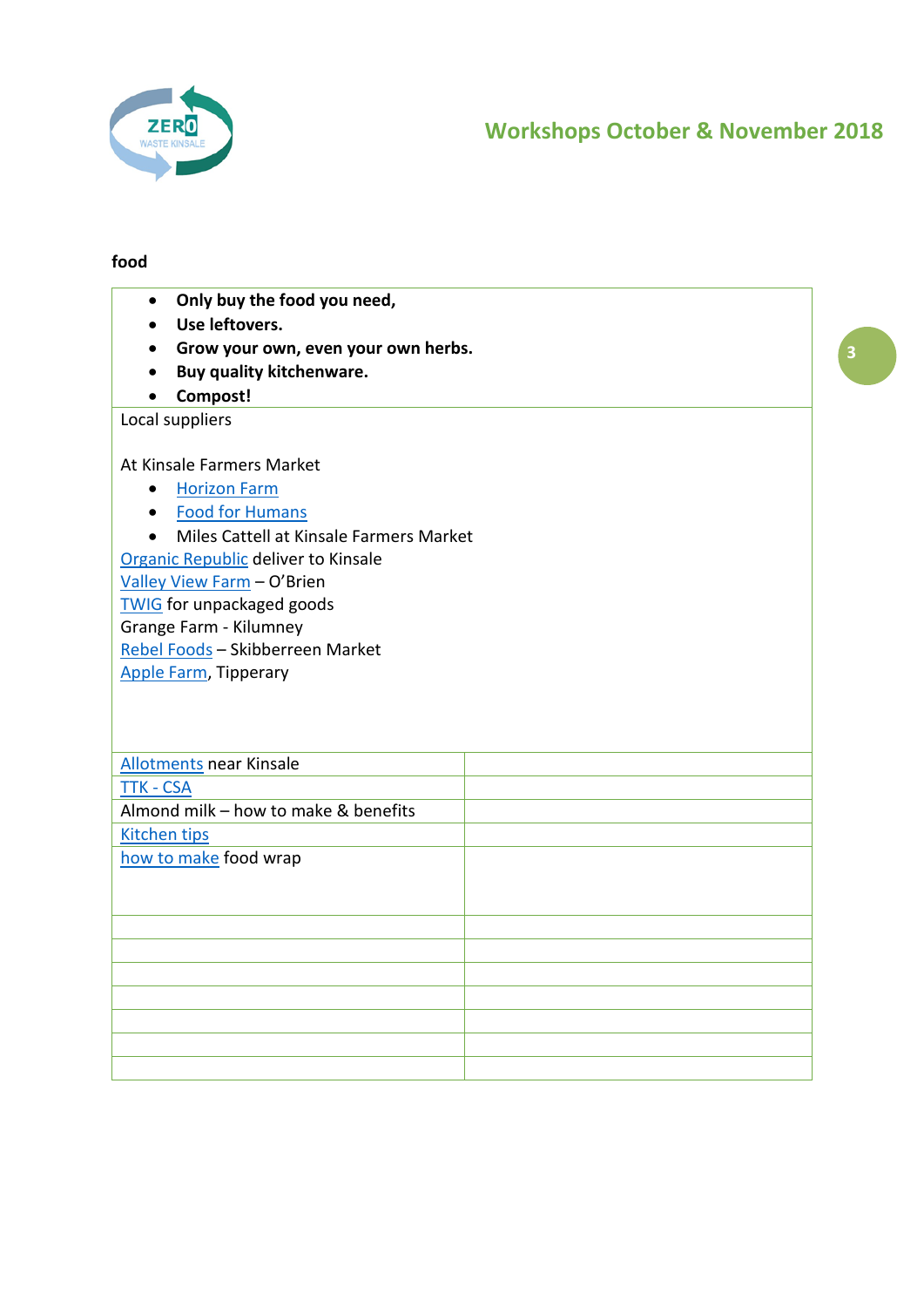

#### **Food waste**

| Idea                                           | <b>Notes and suggestions</b>                         |
|------------------------------------------------|------------------------------------------------------|
| Compost and make black gold!                   | can buy compost bins at Bandon civic<br>amenity site |
| Or use Brown Bin                               |                                                      |
| "wormery works, I have one for ten years"      | http://www.wastedown.com/sales.php                   |
|                                                |                                                      |
| Chicken wire under compost bin to stop         |                                                      |
| rodents – means cooked waste can go in!        |                                                      |
| Can buy accelerator for compost bin in<br>Aldi |                                                      |
| Comfrey also works as accelerator              |                                                      |
|                                                |                                                      |
|                                                |                                                      |
|                                                |                                                      |
|                                                |                                                      |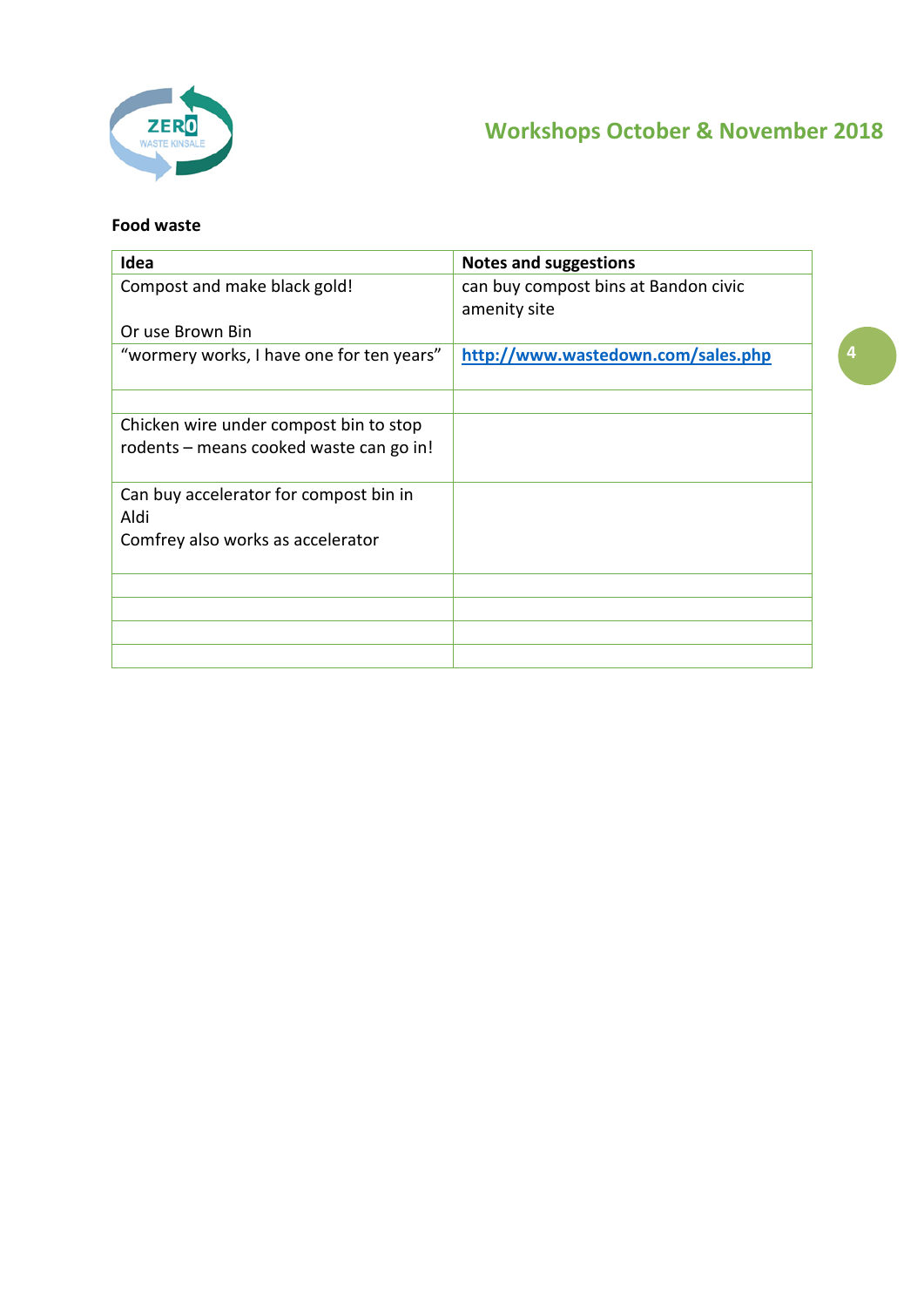

### **personal care**

| Idea                                            | <b>Notes and suggestions</b>              |
|-------------------------------------------------|-------------------------------------------|
| Bamboo toothbrush                               | From Maggie at Kinsale Farmer's market    |
|                                                 |                                           |
| Refill hand soap                                |                                           |
| Toothpaste:                                     |                                           |
| 4 tb bread soda,                                | https://askthedentist.com/diy-toothpaste/ |
| 2 tb green clay,<br>1 tb stevia and             |                                           |
|                                                 |                                           |
| 6 drops peppermint oil.<br>1-2 tb Aloe vera gel |                                           |
| and 2 capsules charcoal (where to source)       |                                           |
|                                                 |                                           |
| from Jessica                                    |                                           |
|                                                 |                                           |
| Deodorant:                                      |                                           |
| coconut oil, bread soda corn flour &            |                                           |
| essential oil                                   |                                           |
|                                                 |                                           |
| piece of raw potato                             |                                           |
|                                                 |                                           |
| Aloe Vera Plants in the Kitchen and in the      |                                           |
| Bathroom                                        |                                           |
|                                                 |                                           |
| Eco makeup recommendations                      |                                           |
| <b>Personal care tips</b>                       |                                           |
|                                                 |                                           |
| Rosehip oil                                     |                                           |
| La Mara Products - Aldi                         |                                           |
|                                                 |                                           |
|                                                 |                                           |
|                                                 |                                           |
|                                                 |                                           |
|                                                 |                                           |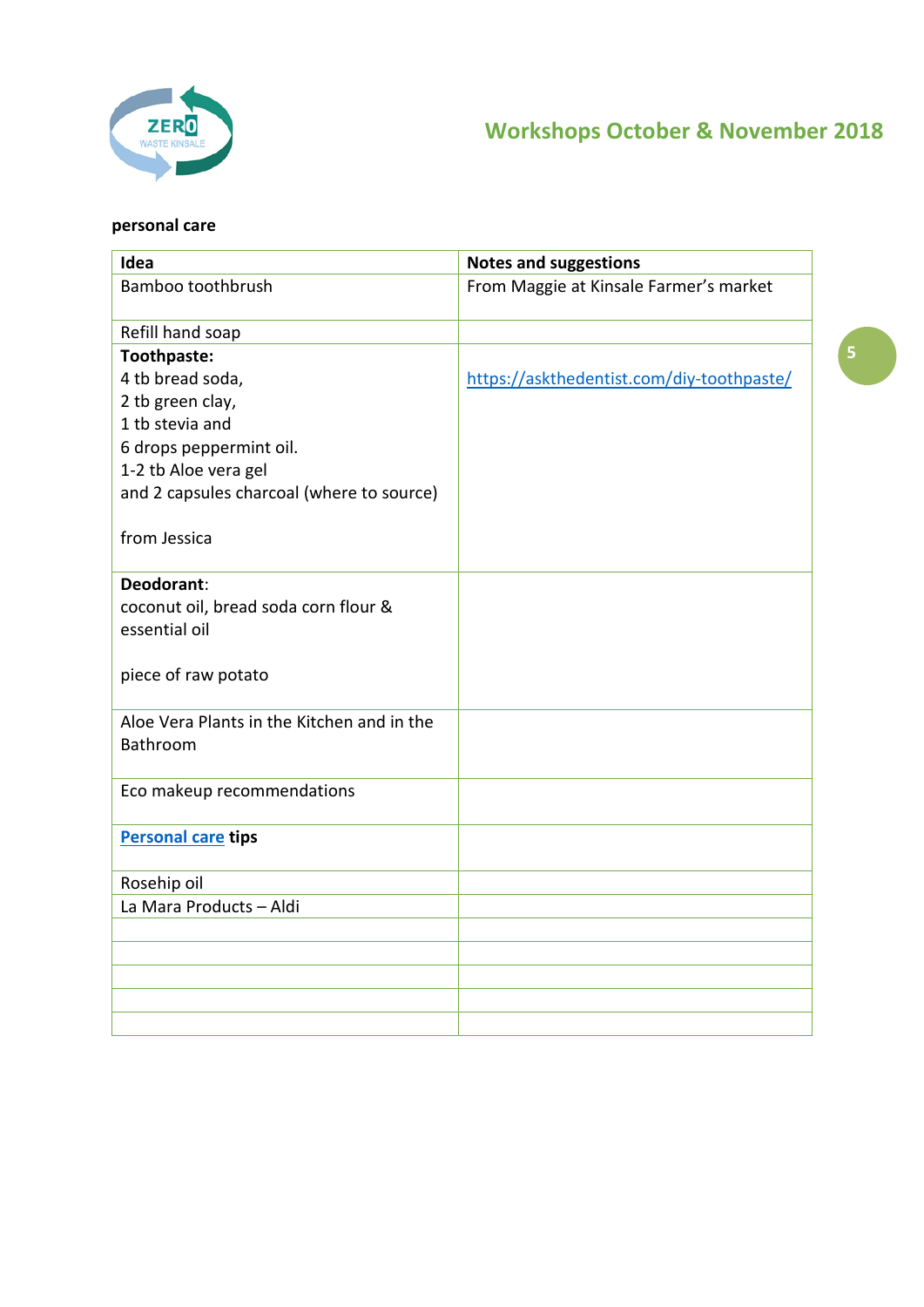

### **cleaning**

| Idea                                                                           | <b>Notes and suggestions</b>                                                                                                                                                                        |
|--------------------------------------------------------------------------------|-----------------------------------------------------------------------------------------------------------------------------------------------------------------------------------------------------|
| Wipe up cloths - old cotton squares, pillow<br>cases                           |                                                                                                                                                                                                     |
| Sponge for dish washing from old t-shirts<br><b>TAWASHI</b>                    | make a Tawashi scrubber                                                                                                                                                                             |
| Use Eco-friendly refillable cleaning<br>products                               |                                                                                                                                                                                                     |
| Laundry soap recipe                                                            | <b>DIY</b><br>• Reduce the number of cosmetics and hygiene products you<br>use, make your own!<br>Example: laundry detergent<br>30 g<br>11<br>Backing soda<br>It is cheaper than buying detergent ! |
| Pumice stick for cleaning                                                      |                                                                                                                                                                                                     |
| <b>Fairyland CottageIrish blogger</b><br>kitchen cleaning<br>bathroom cleaning |                                                                                                                                                                                                     |
|                                                                                |                                                                                                                                                                                                     |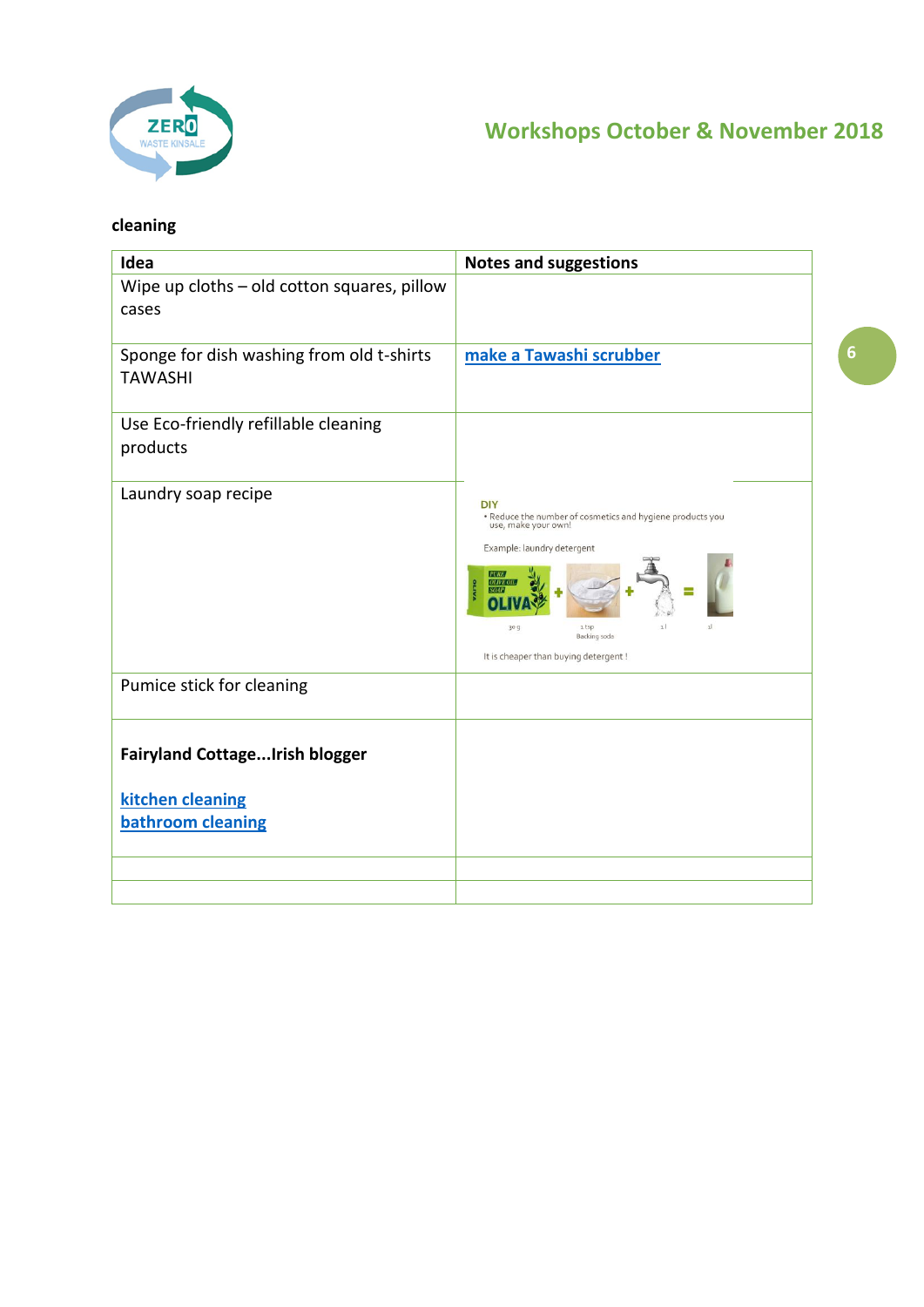

**7**

### **general tips**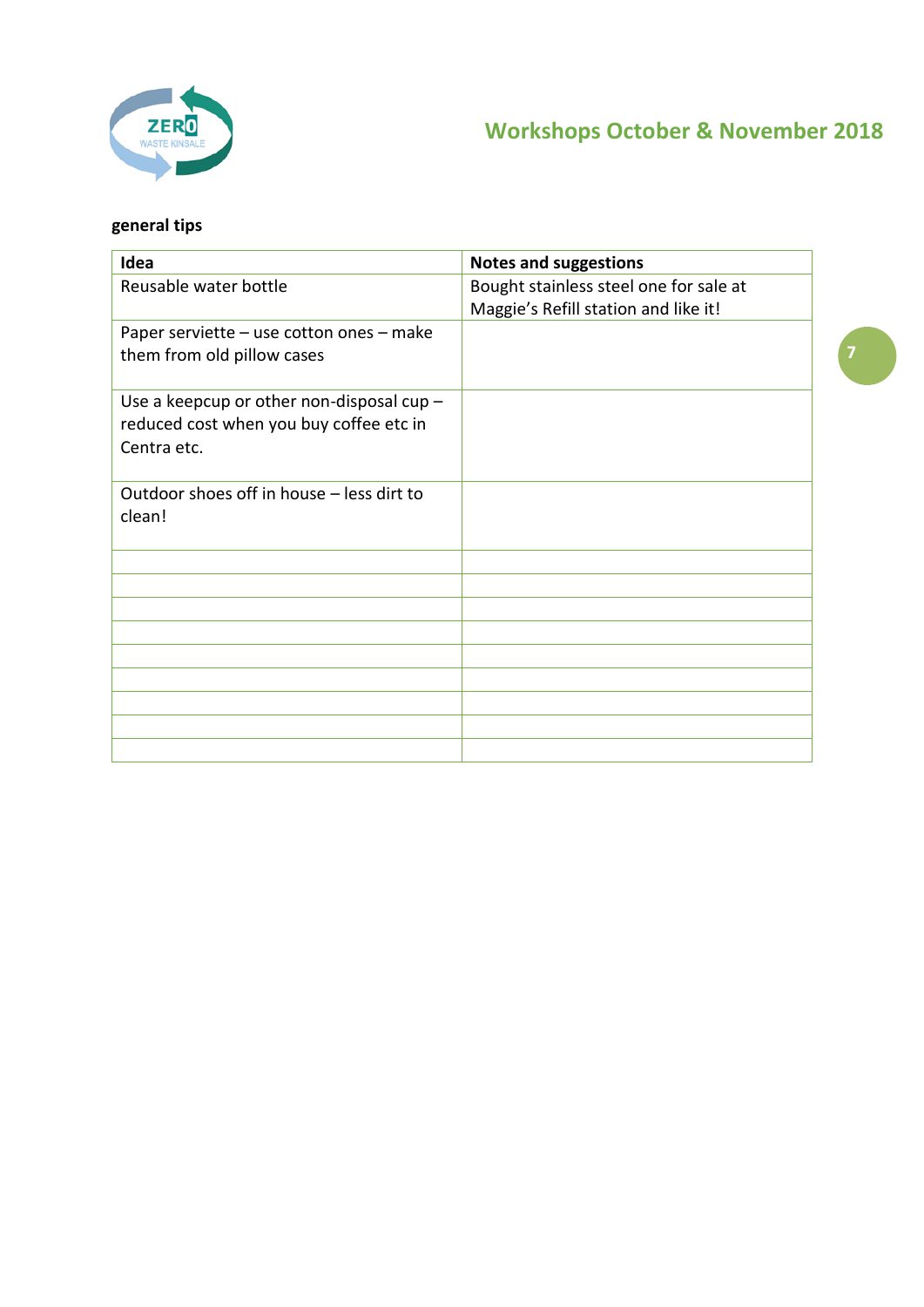

#### **clothes**

| Idea                    | <b>Notes and suggestions</b> |   |
|-------------------------|------------------------------|---|
| <b>Buy less</b>         |                              |   |
|                         |                              | 8 |
| Check out charity shops |                              |   |
| Clothes swap            |                              |   |
|                         |                              |   |
|                         |                              |   |
|                         |                              |   |
|                         |                              |   |
|                         |                              |   |

#### **businesses**

- [Maggie's Refill Station at Kinsale Farmer's market](https://www.facebook.com/pages/category/Local-Business/The-Filling-Station-1666158166976600/)
- Jesscia's Green Living at Tracton Market
- [TWIG](http://theolivebranch.ie/twig-refill/) Clonakilty
- [Aroma bliss](https://www.facebook.com/mollyhartigan1/)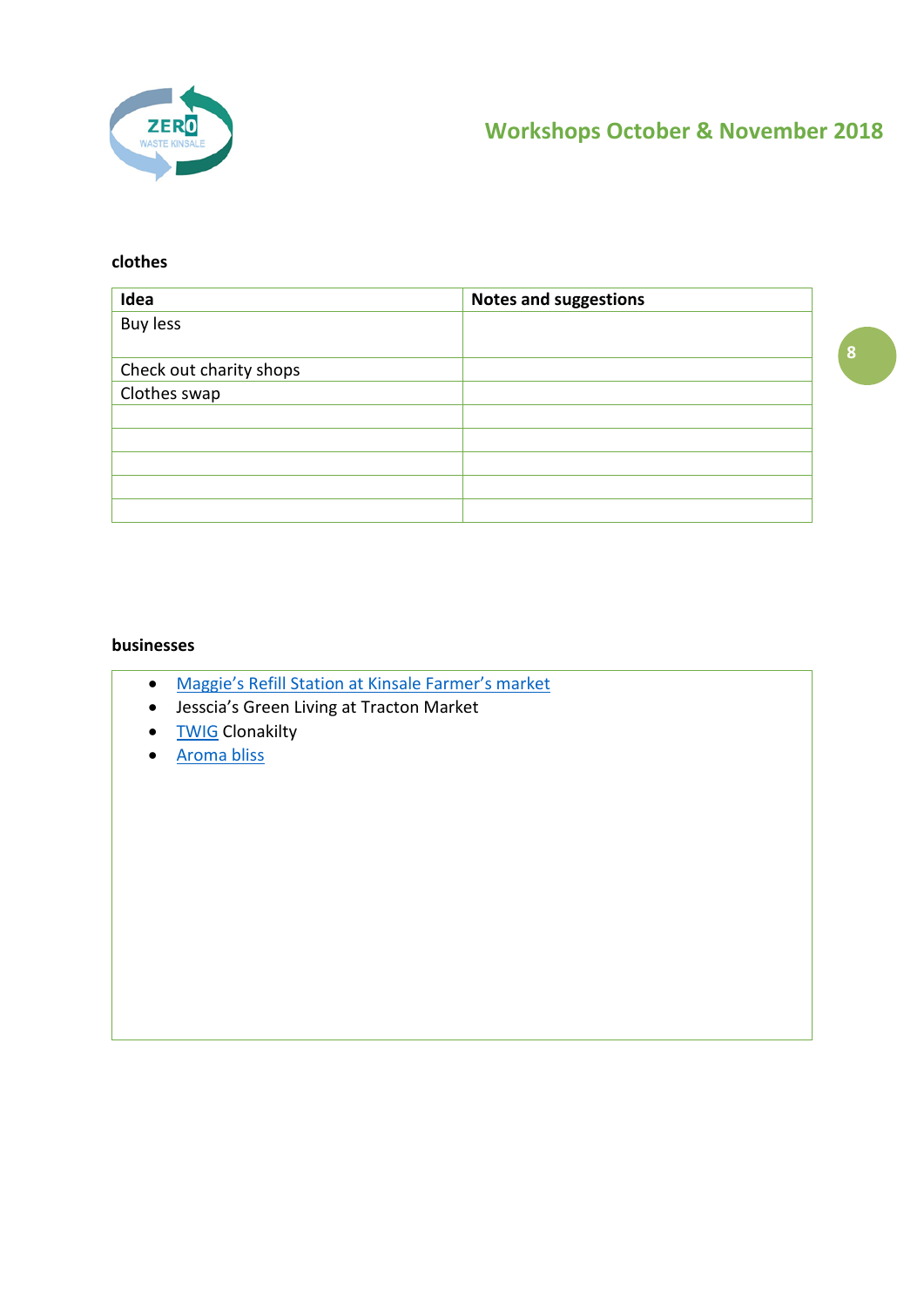

#### **Ideas to promote to businesses**

| Reuse beer bottle not recycle it<br>Go back to milk bottles |   |
|-------------------------------------------------------------|---|
|                                                             |   |
|                                                             |   |
|                                                             | g |
|                                                             |   |
|                                                             |   |
|                                                             |   |
|                                                             |   |
|                                                             |   |

#### **Bigger steps**

| Grow my own food<br>Bee Keeping |  |
|---------------------------------|--|
|                                 |  |
|                                 |  |
|                                 |  |
|                                 |  |
|                                 |  |
|                                 |  |